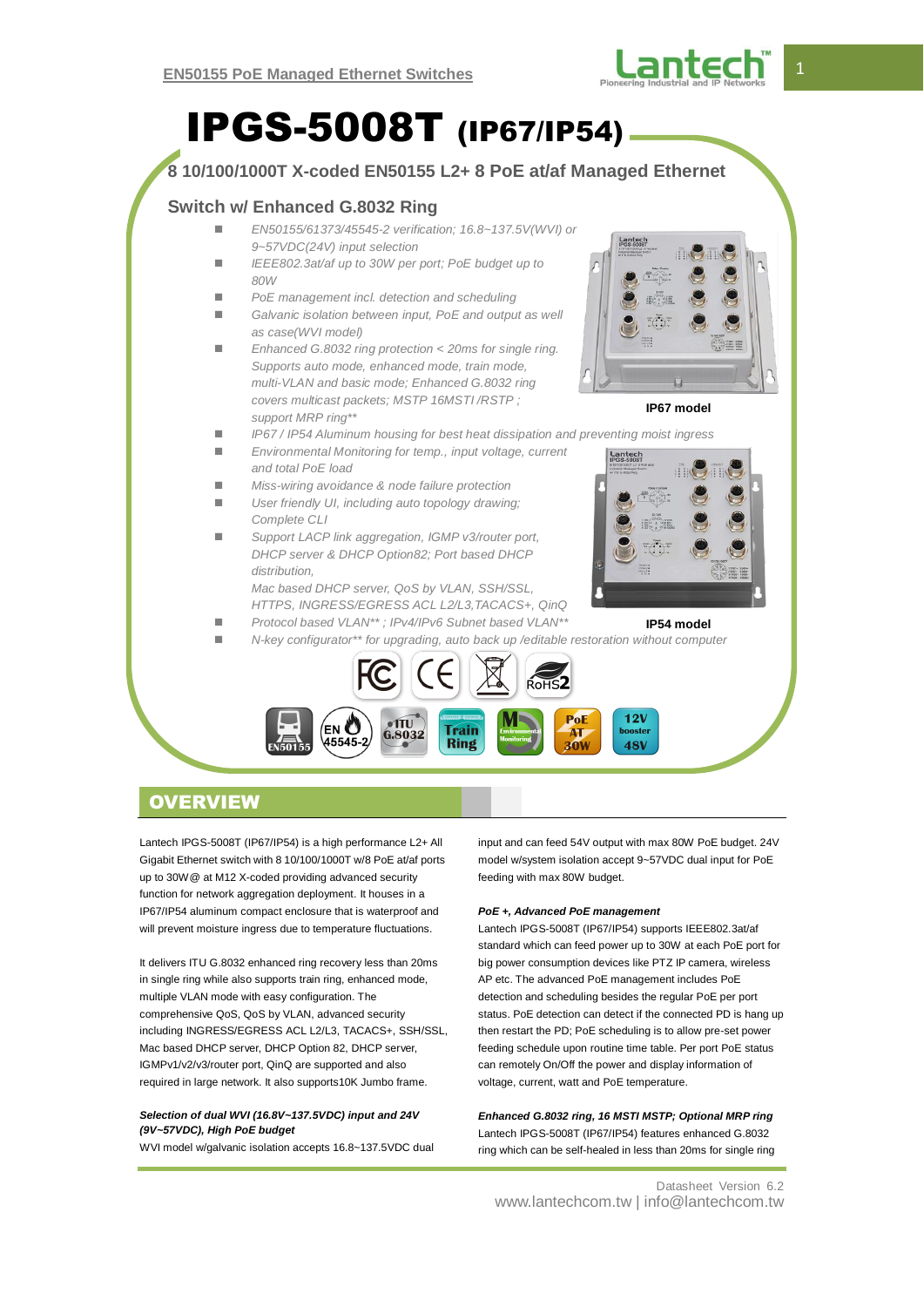

topology protection covering Multicast packets. It also supports various ring topologies that covers double ring, multi-chain (under enhanced ring), train ring, basic ring, multiple-VLAN ring and auto-ring by easy setup than others. The innovative auto-Ring configurator (auto mode) can calculate owner and neighbor in one step. It supports MSTP that allows RSTP over VLAN for redundant links with 16 MSTI.

Optional MRP (Media Redundancy Protocol) can be supported for industrial automation networks.

#### *Node failure protection, Miss-wiring alert, Loop protection*

The IPGS-5008T (IP67/IP54) also embedded several features for stronger and reliable network protection in an easy and intuitive way. When the pre-set ring configuration failed or looped by miss-wiring, Lantech IPGS-5008T (IP67/IP54) is able to alert with the LED indicator and disable ring automatically. node failure protection ensures the switches in a ring to survive after power breakout is back. The status can be shown in NMS when each switch is back. This feature prevents the broken ring and keep ring alive without any re-configuration needed. Loop protection is also available to prevent the generation of broadcast storm when a dumb switch is inserted in a closed loop connection.

#### *QoS by VLAN for legacy device*

QoS by VLAN can allow switch to tag QoS by VLAN regardless the devices acknowledge QoS or not in which greatly enhance the bandwidth management in a network.

#### *QinQ and GVRP supported*

It supports the QinQ, GVRP for large VLAN segmentation.

#### *IGMPv3, GMRP, router port, static multicast forwarding and multicast Ring protection*

The unique multicast protection under enhanced G.8032 ring can offer immediate self-recovery instead of waiting for IGMP table timeout. It also supports IGMPv3, GMRP, router port and static multicast forwarding binding by ports for video surveillance application.

#### *DHCP option 82 & Port based, Mac based DHCP, Option66, IPv6 DHCP server\*\**

DHCP server can assign dedicated IP address by MAC or by port (Port based for single switch), it also can assign IP address by port for multiple switches with single DHCP option82 server. For the ending device which need to download file from TFTP server, DHCP Option66 server can offer IP address of TFTP server to DHCP client. Optional IPv6 address resolution for basic DHCP service can be supported.

#### *User friendly GUI, Auto topology drawing*

The user friendly UI, innovative auto topology drawing and topology demo makes IPGS-5008T (IP67/IP54) much easier to get hands-on. The complete CLI enables professional engineer to configure setting by command line.

#### *Optional N-key auto backup, Exported text file*

The configuration file of Lantech IPGS-5008T (IP67/IP54) can be exported in text file so that it can be edited and configured back to switch with ease for mass deployment. The optional N-key configurator offers firmware upgrade, auto backup/ editable configuration restore without computer by adjusting the DIP switch. The built-in watchdog design can automatically reboot the switch when CPU is found dead.

#### *Event log & message; 4 DI + 3DO*

In case of event, the IPGS-5008T (IP67/IP54) is able to send an email\*\* to pre-defined addresses as well as SNMP Traps out immediately. It provides 4DI and 3DO when disconnection of the specific port was detected; DO will activate the signal LED to alarm. DI can integrate the sensors for events and DO will trigger the alarm while sending alert information to IP network with email and traps.

#### *Environmental monitoring for inside switch info*

The built-in environmental monitoring can detect switch overall temperature, real input voltage, current and total PoE load where can send the SNMP traps, email\*\* and SMS\*\* alert when abnormal.

#### *Relay alarm, High ESD protection*

Featured with relay contact alarm function, the IPGS-5008T (IP67/IP54) is able to connect with alarm system in case of power failure or port disconnection events. The IPGS-5008T (IP67/IP54) also provides ±2000V EFT and ±6000V ESD protection, which can reduce unstable situation caused by power line and Ethernet.

#### *EN50155, 45545-2, 50121-3-2, EN61373 verification*

The IPGS-5008T (IP67/IP54) passed serious tests under extensive Industrial EMI and Safety standards. With EN45545-2 Fire & Smoke, and EN50155 verification, the IPGS-5008T (IP67/IP54) is best for railway in train/track side, vehicle and mining applications. For more usage flexibilities, IPGS-5008T (IP67/IP54) supports wide operating temperature from -40°C to 75°C.

## FEATURES & BENEFITS

- **8 10/100/1000T X-coded EN50155 PoE Managed IP67/IP54 M12 Ethernet Switch w/8x 802.3at/af PoE ports (Total 8 Ports Gigabit Switch)/ 30W@each port**
- **EN45545-2 Fire & Smoke,EN50155 and EN61373 shock/vibration verification**
- **24V model w/system isolation accepts dual 9~57VDC power input and boost to 54V for PoE 802.3at/af at max 80W budget**
- **WVI model w/ PoE galvanic isolation accepts dual**

**16.8~137.5VDC power input and feed 54V for PoE at/af at max 80W budget**

- **Back-plane (Switching Fabric): 16Gbps**
- **16K MAC address table**
- **10KB Jumbo frame**
- **User friendly UI, auto topology drawing, topology demo, complete CLI for professional setting**
- **Enhanced G.8032 Ring protection in 20ms < 256 switches**

Datasheet Version 6.2 www.lantechcom.tw | info@lantechcom.tw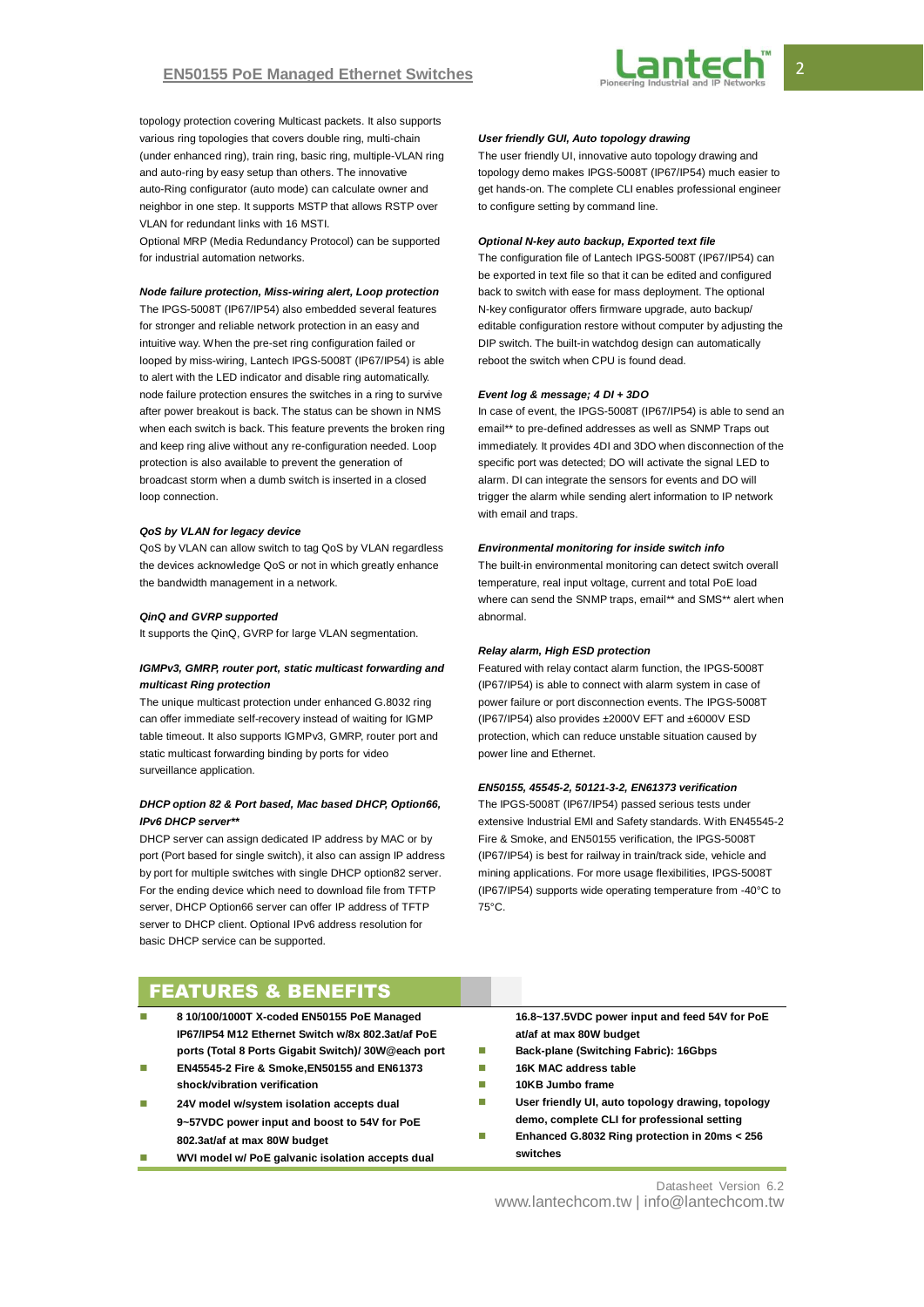- *Support various ring/chain topologies, including train ring, enhanced ring, basic ring, auto ring & multiple VLAN ring*
- *Auto ring configuration(auto mode) for single ring*
- *Multi-VLAN mode*
- *Basic mode with 3rd party G.8032 switch*
- **IEEE 802.1d STP, IEEE 802.1w RSTP,802.1s MSTP VLAN redundancy with 16 MSTI**
- **Supports IEEE 802.1p Class of Service, per port provides 8 priority queues Port base, Tag Base and Type of Service Priority**
- **4K 802.1Q VLAN, Port based VLAN, GVRP, QinQ**
- **QoS by VLAN tag to prioritize all devices in network**
- Supports IEEE 802.1ab LLDP, Cisco CDP; LLDP info **can be viewed via Web/ Console**
- **DHCP server / client / DHCP Option 82 relay / DHCP Option 82 server; Port based DHCP server; DHCP Option 66; IPv6 address resolution for DHCP server\*\***
- **Mac based DHCP server to assign IP address that includes dumb switches in DHCP network**
- **Bandwidth Control**
	- *Ingress packet filter and egress rate limit*
	- *Broadcast/multicast packet filter control*
- **Relay alarm output system events**
- **Miss-wiring avoidance** 
	- *LED indicator*
- **Node failure protection** 
	- *Ensure the switches in a ring to survive after power breakout is back*
	- *The status can be shown in NMS when each switch is back*
- **TFTP/SFTP\*\*/HTTP firmware upgrade**
- **System Event Log, SMTP Email\*\* alert and SNMP Trap for alarm support; 32 RMON counters**
- **Security** 
	- *SSL/SSH/INGRESS/EGRESS ACL L2/L3 MAC address table: MAC address*
	- *entries/Filter/static MAC-Port binding*
	- *IP Security: IP address security management to prevent unauthorized intruder.*
	- *TACACS+*
	- *Login Security: IEEE802.1X/RADIUS*
	- *HTTPS for secure access to the web interface*
- **Static multicast forwarding forward reversed IGMP flow with multicast packets binding with ports for IP surveillance application**
- **IGMP router port to assign query in ring for reversed multicast video flow**
- **IGMPv1,v2,v3 with Query mode for multimedia**
- **Watchdog design to auto reboot switch CPU is found dead**
- **Built-in environmental monitoring for system input voltage, current, ambient temperature & total PoE load**
- **Supports 4 DI + 3DO (Digital Input/Digital Output)**
- **IP67/IP54 aluminum housing with wall mount design**
- **Environmental monitoring for system real input voltage, current, ambient temperature and total PoE load**
- **Configuration backup and restoration** 
	- *Supports editable configuration file for system quick installation*
- **Wide operation temperature: -40C~75C/-40F~167F**
- **EN45545-2 Fire & Smoke, EN50155 and EN61373 shock/vibration verification**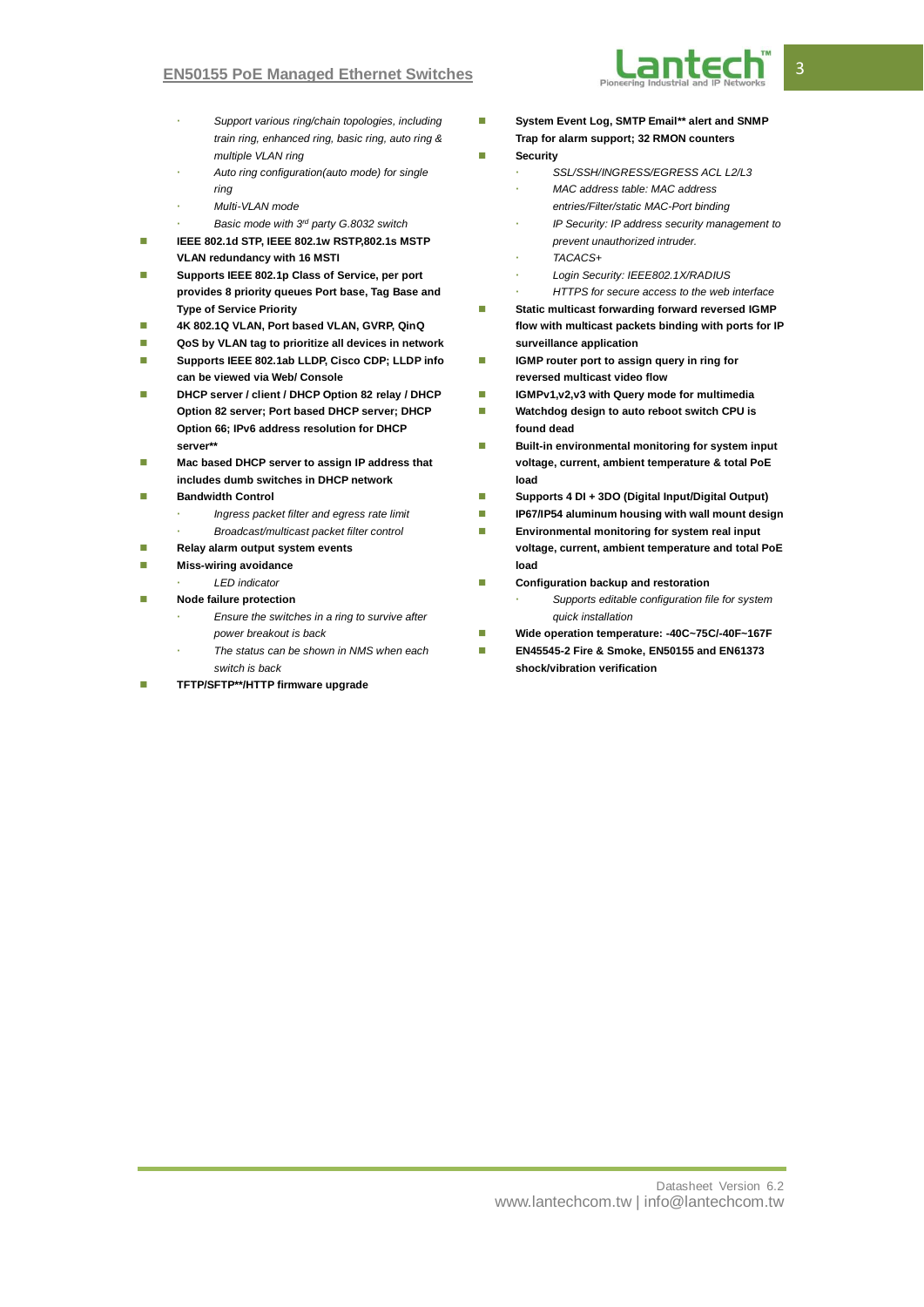

## DIMENSIONS (unit=mm)

**IP67 model**



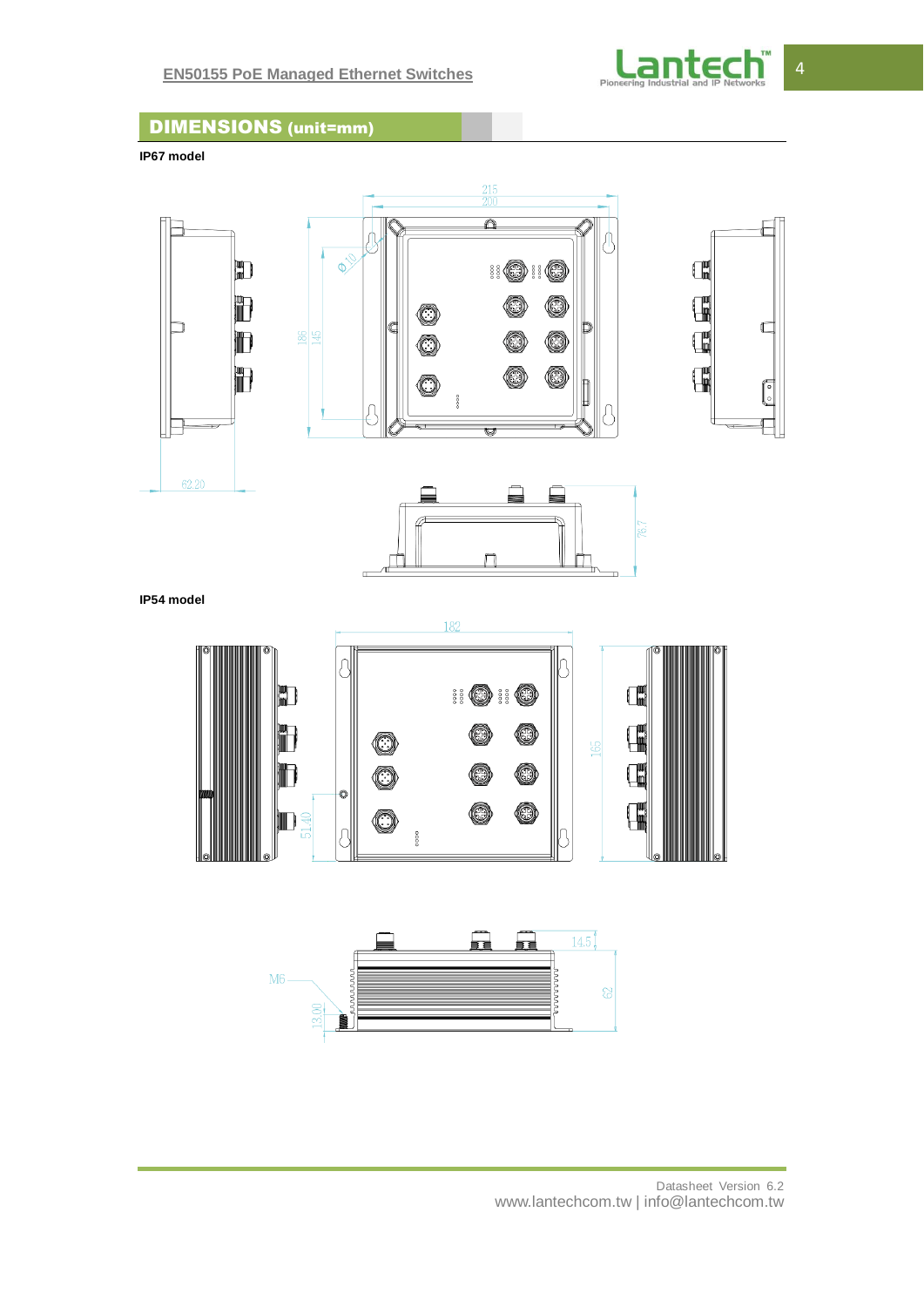

## **SPECIFICATION**

| <b>Hardware Specification</b><br>Operating<br>-40°C~75°C / -40°F~167°F |                                                                  |                      |                                                                 |  |
|------------------------------------------------------------------------|------------------------------------------------------------------|----------------------|-----------------------------------------------------------------|--|
| <b>Standards</b>                                                       | IEEE 802.3 10Base-T Ethernet                                     | Temperature          |                                                                 |  |
|                                                                        | IEEE 802.3u 100Base-TX                                           | Storage              | -40°C~85°C / -40°F~185°F                                        |  |
|                                                                        | IEEE802.3ab 1000Base-T                                           | Temperature          |                                                                 |  |
|                                                                        | <b>IEEE802.3x Flow Control and Back Pressure</b>                 | <b>Power Supply</b>  | 16.8~137.5VDC on WVI model                                      |  |
|                                                                        | IEEE802.3ad Port trunk with LACP                                 |                      | 9~57VDC on 24V model                                            |  |
|                                                                        | IEEE802.1d Spanning Tree                                         | Power                | Without PoE: Max. 12W                                           |  |
|                                                                        | IEEE802.1w Rapid Spanning Tree                                   | Consumption          | With PoE: Max. 13.7W                                            |  |
|                                                                        | IEEE802.1s Multiple Spanning Tree                                | PoE Budget           | 80W                                                             |  |
|                                                                        | IEEE 802.3ad Link Aggregation Control                            | PoE pin              | M12: port # 1~ # 8 support IEEE 802.3at/af                      |  |
|                                                                        | Protocol (LACP)                                                  | assignment           | End-point. Per port provides up to 30W                          |  |
|                                                                        | IEEE 802.1AB Link Layer Discovery Protocol                       |                      | 10/100/1000T                                                    |  |
|                                                                        | (LLDP)                                                           |                      | 1:TXD1+ 5:BID4+                                                 |  |
|                                                                        | IEEE 802.1X User Authentication (Radius)                         |                      | 2:TXD1- 6:BID4-                                                 |  |
|                                                                        | IEEE802.1p Class of Service                                      |                      | 3:RXD2+ 7:BID3-                                                 |  |
|                                                                        | IEEE802.1Q VLAN Tag                                              |                      | 4:RXD2- 8:BID3+                                                 |  |
|                                                                        | IEEE802.3at/af Power over Ethernet                               | <b>Dimensions</b>    | IP67 model: Aluminum case                                       |  |
|                                                                        | IEEE802.3z Gigabit fiber                                         |                      | 215mm(W)x186mm(H)x76.7mm(D)                                     |  |
| <b>Switch</b>                                                          | Back-plane (Switching Fabric): 16Gbps                            |                      | IP54 model: Aluminum case                                       |  |
| Architecture                                                           |                                                                  |                      | 182mm(W)x165mm(H)x76.5mm(D)                                     |  |
| <b>Transfer Rate</b>                                                   | 14,880pps for Ethernet port<br>148,800pps for Fast Ethernet port | Weight               | 1.4kgs(IP67); 980gs (IP54)                                      |  |
|                                                                        | 1,488,000pps for Gigabit Ethernet port                           | <b>Installation</b>  | IP67 model: DIN Rail** and Wall Mount                           |  |
| <b>Mac Address</b>                                                     | 16K MAC address table                                            |                      | Design                                                          |  |
| Jumbo frame                                                            | 10KB                                                             |                      | IP54 model: Wall Mount Design                                   |  |
| <b>Connectors</b>                                                      | 10/100/1000T: 8 x ports M12 8-pole X-coded                       | <b>EMI &amp; EMS</b> | FCC Part 15 Class A, CE EN55022,<br>CE EN55024, CE EN61000-4-11 |  |
|                                                                        | with Auto MDI/MDI-X function                                     |                      | CE EN61000-4-2 (ESD) Level 3                                    |  |
|                                                                        | RS-232/Relay connector: 1 x M12 5-pole                           |                      | CE EN61000-4-3 (RS) Level 3                                     |  |
|                                                                        | A-coded                                                          |                      | CE EN61000-4-4 (EFT) Level 3                                    |  |
|                                                                        | DI/DO: 1 x M12 5-pole A-coded                                    |                      | CE EN61000-4-5 ED3 (Surge) Level 3                              |  |
|                                                                        | Power Input connector:                                           |                      | CE EN61000-4-6 (CS) Level 3                                     |  |
|                                                                        | 1x M12 4-pole A-coded Male                                       |                      | CE EN61000-4-8 (Magnetic field) Level 3                         |  |
|                                                                        | Power                                                            | <b>Stability</b>     | EN61373 (Shock and Vibration)                                   |  |
|                                                                        | PWR <sub>1</sub><br>PWR <sub>2</sub>                             | <b>Testing</b>       |                                                                 |  |
|                                                                        | $V+$<br>$V^+$                                                    | Verifications &      | EN50155//EN50121-3-2/EN50121-4                                  |  |
|                                                                        | $V -$<br>V-                                                      | report               | verification                                                    |  |
|                                                                        |                                                                  |                      | EN45545-2 R24/R25                                               |  |
|                                                                        |                                                                  |                      | (EN ISO 4589-2, EN ISO 5659-2, NF                               |  |
| <b>Network Cable</b>                                                   | 10Base-T: 2-pair UTP/STP Cat. 3, 4, 5/ 5E/ 6                     |                      | X70-100-1 & 2) Fire & Smoke verification                        |  |
|                                                                        | cable                                                            | <b>MTBF</b>          | 24V: 591,686.1 (Hrs)                                            |  |
|                                                                        | EIA/TIA-568 100-ohm (100m)                                       |                      | WV: 934,308 (Hrs)                                               |  |
|                                                                        | 100Base-TX: 2-pair UTP/STP Cat. 5/ 5E/ 6                         |                      | (standards: IEC 62830)                                          |  |
|                                                                        | cable                                                            | Warranty             | 5 years                                                         |  |
|                                                                        | EIA/TIA-568 100-ohm (100m)                                       |                      | <b>Software Specification</b>                                   |  |
|                                                                        | 1000Base-TX: 2-pair UTP/STP Cat. 5/5E/6<br>cable                 | Management           | SNMP v1 v2c, v3/ Web/Telnet/CLI                                 |  |
|                                                                        | EIA/TIA-568 100-ohm (100m)                                       | <b>SNMP MIB</b>      | RFC 1215 Traps MIB*,                                            |  |
| <b>LED</b>                                                             | Per unit: Power 1 (Green), Power 2 (Green),                      |                      | RFC 1213 MIBII                                                  |  |
|                                                                        | FAULT (Red), RM(Green)                                           |                      | <b>RFC 1158 MIBII</b>                                           |  |
|                                                                        | Ethernet port: Link/Active(Green)                                |                      | RFC 1157 SNMP MIB,                                              |  |
|                                                                        | PoE : Link/Active(Green)                                         |                      | RFC 1493 Bridge MIB*<br><b>RFC 1573 IF MIB</b>                  |  |
| DI/DO                                                                  | 4 Digital Input (DI) :                                           |                      | RFC 2674 VLAN MIB*,                                             |  |
|                                                                        | Level 0: -30~2V / Level 1: 10~30V                                |                      | Partial RFC 1757 RMON,                                          |  |
|                                                                        | Max. input current:8mA                                           |                      | RFC 2674 Q-Bridge MIB*; Bridge MIB,                             |  |
|                                                                        | 3 Digital Output(DO): Open collector to 40                       |                      | <b>LLDP MIB</b>                                                 |  |
|                                                                        | <b>VDC, 200mA</b>                                                |                      | <b>RSTP MIB*</b>                                                |  |
| Operating                                                              | 5% ~ 95% (Non-condensing)                                        |                      | <b>Private MIB</b>                                              |  |
| <b>Humidity</b>                                                        |                                                                  | <b>ITU G.8032</b>    | Support ITU G.8032 v2/2012 for Ring                             |  |

Datasheet Version 6.2

www.lantechcom.tw | info@lantechcom.tw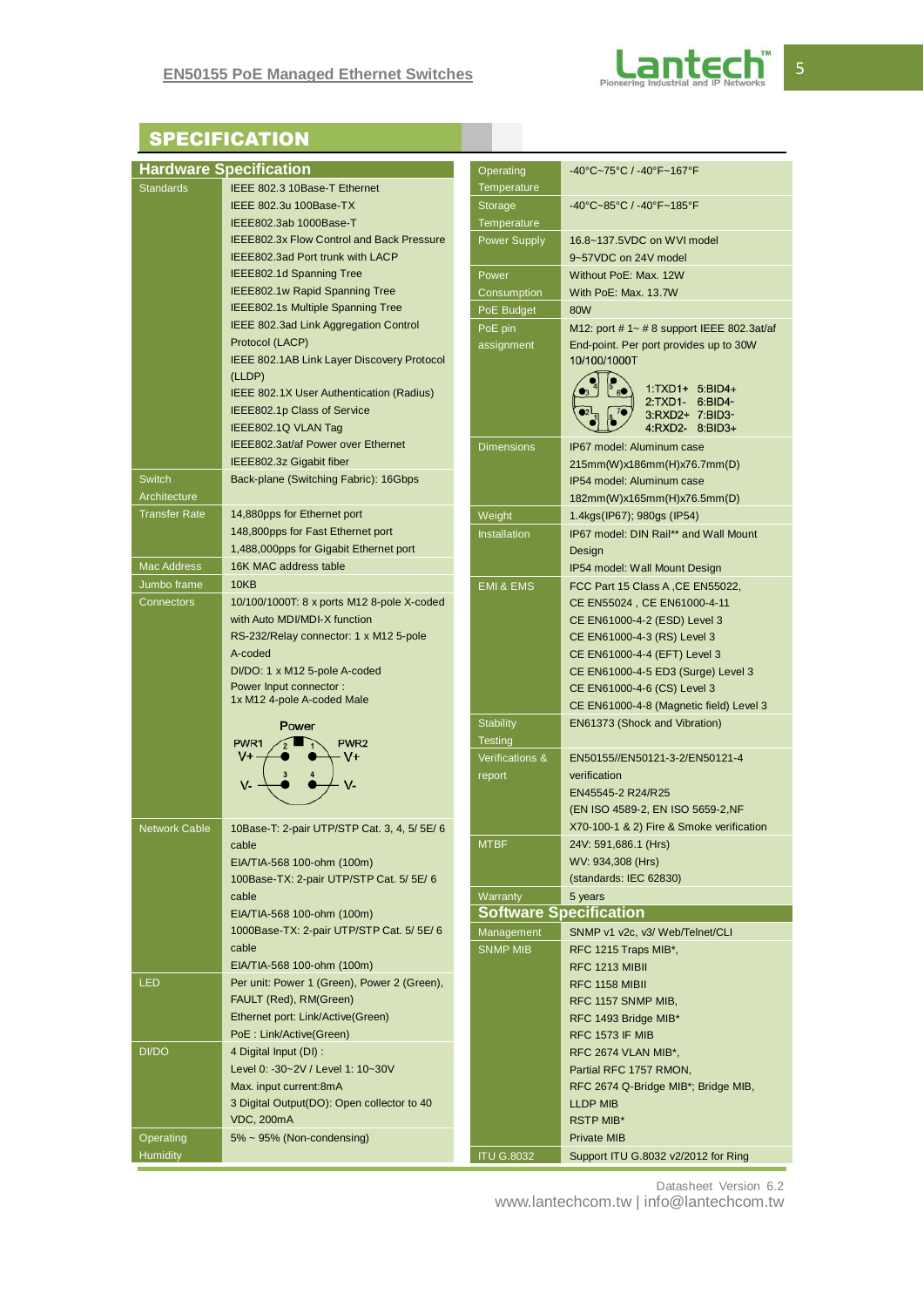### **EN50155 PoE Managed Ethernet Switches**



|                                   | protection in less than 20ms for self-heal<br>recovery (single ring)<br>Support various ring/chain topologies<br>Includes train ring, auto ring, basic single      |                                                | SSL/ SSH for Management<br>HTTPS for secure access to the web<br>interface<br><b>TACACS+</b> for Authentication                                                                          |
|-----------------------------------|--------------------------------------------------------------------------------------------------------------------------------------------------------------------|------------------------------------------------|------------------------------------------------------------------------------------------------------------------------------------------------------------------------------------------|
|                                   | ring, enhanced ring, multiple-VLAN ring<br>Enhanced G.8032 ring configuration with<br>ease                                                                         | <b>IGMP</b>                                    | Support IGMP snooping v1, v2, v3; 1024<br>multicast groups; IGMP router port; IGMP<br>query; GMRP                                                                                        |
| PoE<br>Management                 | Multi-VLAN mode<br>1.<br>PoE Detection to check if PD is hang<br>up then restart the PD<br>2.<br>PoE Scheduling to On/OFF PD upon                                  | <b>Static multicast</b><br>forwarding<br>(MVR) | Static multicast forwarding forward reversed<br>IGMP flow (MVR) with multicast packets<br>binding with ports for IP surveillance<br>application                                          |
|                                   | routine time table<br>3.<br>On/ Off, voltage, current, watts,<br>temperature                                                                                       | <b>Bandwidth</b><br>Control                    | Support ingress packet filter and egress<br>packet limit.<br>The egress rate control supports all of                                                                                     |
| User friendly UI                  | п<br>Auto topology drawing<br>Topology demo<br>п<br>Auto configuration for G.8032(auto<br>■<br>mode) for single ring<br>п<br>Complete CLI for professional setting |                                                | packet type.<br>Ingress filter packet type combination rules<br>are Broadcast/Multicast/Flooded Unicast<br>packet, Broadcast/Multicast packet,<br>Broadcast packet only and all types of |
| Port Trunk with                   | LACP Port Trunk: 8 Trunk groups                                                                                                                                    |                                                | packet.                                                                                                                                                                                  |
| <b>LACP</b><br><b>LLDP</b>        | Supports LLDP to allow switch to advise its                                                                                                                        |                                                | The packet filter rate can be set an accurate<br>value through the pull-down menu for the                                                                                                |
|                                   | identification and capability on the LAN                                                                                                                           |                                                | ingress packet filter and the egress packet                                                                                                                                              |
| <b>CDP</b>                        | Cisco Discovery Protocol for topology<br>mapping                                                                                                                   | <b>Flow Control</b>                            | limit.<br>Supports Flow Control for Full-duplex and                                                                                                                                      |
| Environmental                     | System status for input voltage, current,                                                                                                                          |                                                | <b>Back Pressure for Half-duplex</b>                                                                                                                                                     |
| Monitoring                        | ambient temperature and total PoE load to                                                                                                                          | System Log                                     | Supports System log record and remote                                                                                                                                                    |
|                                   | be shown in GUI and sent alerting if any<br>abnormal status                                                                                                        | SMTP**                                         | system log server<br>Supports SMTP Server and 8 e-mail                                                                                                                                   |
| <b>VLAN</b>                       | Port Based VLAN                                                                                                                                                    |                                                | accounts for receiving event alert                                                                                                                                                       |
|                                   | IEEE 802.1Q Tag VLAN (256 entries)/ VLAN                                                                                                                           | <b>Relay Alarm</b>                             | Provides one relay output for port                                                                                                                                                       |
|                                   | ID (Up to 4K, VLAN ID can be assigned from<br>1 to 4096.) GVRP, QinQ, QoS by VLAN,                                                                                 |                                                | breakdown, power fail and alarm.<br>Alarm Relay current carry ability: 1A @                                                                                                              |
|                                   | Protocol based VLAN**; IPv4/IPv6 Subnet                                                                                                                            |                                                | DC24V                                                                                                                                                                                    |
| <b>Spanning Tree</b>              | based VLAN**<br>Supports IEEE802.1d Spanning Tree and                                                                                                              | Protection                                     | Miss-wiring avoidance<br>■<br>Repowered auto ring restore<br>■                                                                                                                           |
|                                   | IEEE802.1w Rapid Spanning Tree,                                                                                                                                    |                                                | Loop protection                                                                                                                                                                          |
|                                   | IEEE802.1s Multiple Spanning Tree 16MSTI                                                                                                                           | <b>SNMP Trap</b>                               | Up to 10 trap stations; trap types including:                                                                                                                                            |
| Quality of<br><b>Service</b>      | The quality of service determined by port,<br>Tag and IPv4 Type of service, IPv4                                                                                   |                                                | Device cold start<br><b>Authorization failure</b>                                                                                                                                        |
|                                   | Differentiated Services Code Points - DSCP                                                                                                                         |                                                | Port link up/link down                                                                                                                                                                   |
| Class of                          | Support IEEE802.1p class of service, per                                                                                                                           |                                                | DI/DO open/close                                                                                                                                                                         |
| Service<br>QoS by VLAN            | port provides 8 priority queues<br>QoS by VLAN tag for all devices in the                                                                                          |                                                | Typology change(ITU ring)<br>Power failure                                                                                                                                               |
|                                   | network                                                                                                                                                            |                                                | Environmental abnormal                                                                                                                                                                   |
| <b>IP Security</b>                | Supports 10 IP addresses that have                                                                                                                                 | <b>DHCP</b>                                    | Provide DHCP Client/ DHCP Server/DHCP                                                                                                                                                    |
|                                   | permission to access the switch                                                                                                                                    |                                                | Option 82 (Client & Server)/Port based<br>DHCP; DHCP Option 66; IPv6 address                                                                                                             |
|                                   | management and to prevent unauthorized<br>intruder                                                                                                                 |                                                | resolution for DHCP server**                                                                                                                                                             |
| <b>Login Security</b>             | Supports IEEE802.1X                                                                                                                                                | Mac based                                      | Assign IP address by Mac that can include                                                                                                                                                |
|                                   | Authentication/RADIUS                                                                                                                                              | <b>DHCP Server</b><br><b>DNS</b>               | dumb switch in DHCP network<br>Provide DNS client feature and support                                                                                                                    |
| Port Mirror                       | Support 3 mirroring types: "RX, TX and Both<br>packet"                                                                                                             |                                                | <b>Primary and Secondary DNS server</b>                                                                                                                                                  |
| <b>Network</b><br><b>Security</b> | Support 10 IP addresses that have<br>permission to access the switch                                                                                               | <b>SNTP</b>                                    | Supports SNTP to synchronize system clock<br>in Internet                                                                                                                                 |
|                                   | management and to prevent unauthorized                                                                                                                             | Firmware                                       | Supports TFTP/SFTP** firmware update,                                                                                                                                                    |
|                                   | intruder.                                                                                                                                                          | Update                                         | TFTP backup and restore; HTTP firmware                                                                                                                                                   |
|                                   | 802.1X access control for port based and<br>MAC based authentication/MAC-Port                                                                                      | N-Key                                          | upgrade<br>RJ45 dongle for firmware upgrade, auto                                                                                                                                        |
|                                   | binding                                                                                                                                                            | Configurator**                                 | backup / editable restoration                                                                                                                                                            |
|                                   | Ingress/Egress ACL L2/L3                                                                                                                                           | Configuration                                  | Supports text configuration file for system                                                                                                                                              |

Datasheet Version 6.2

www.lantechcom.tw | info@lantechcom.tw